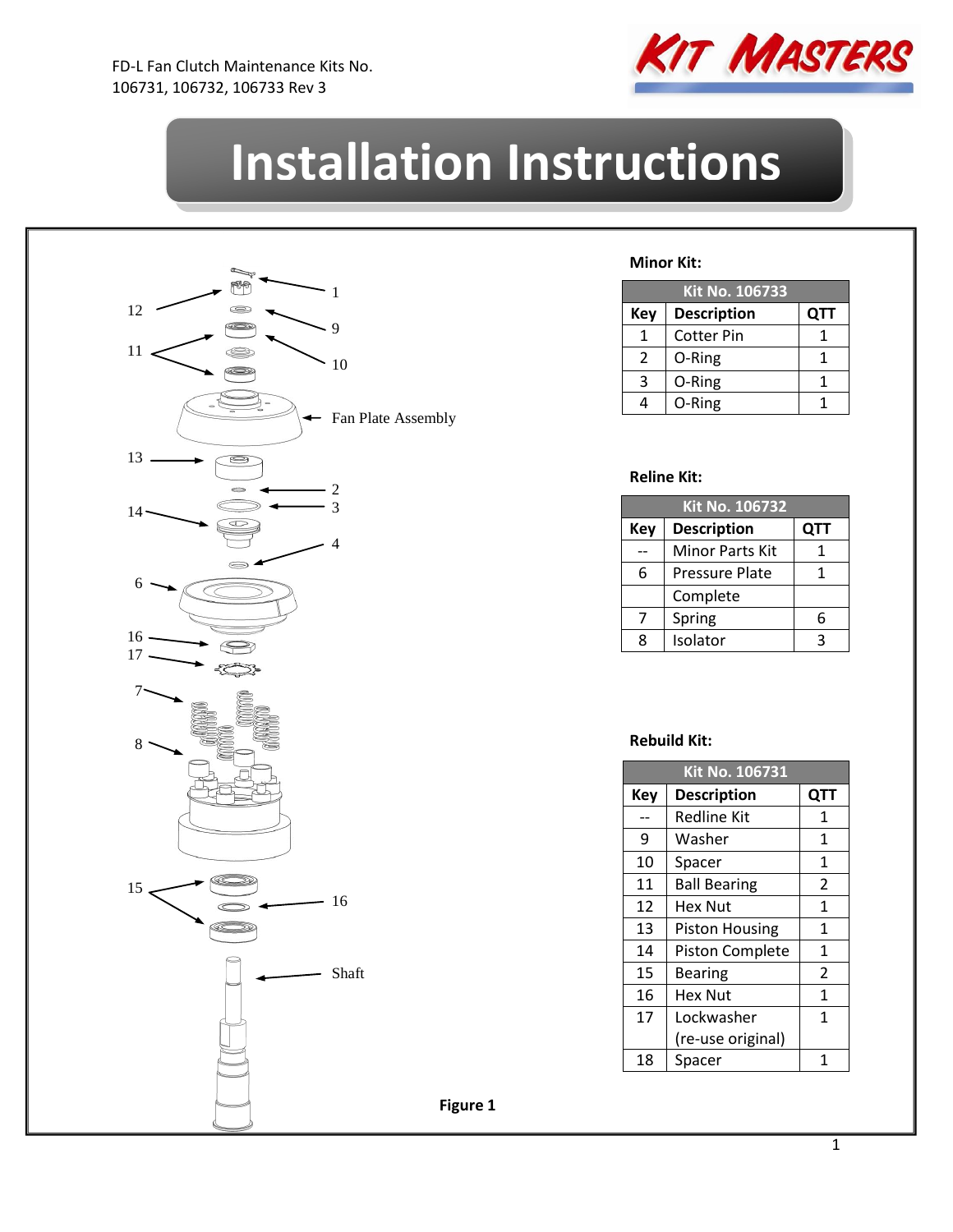# **REMOVAL OF FAN CLUTCH**

It is recommended that the FD-L Fan Clutch be removed from the vehicle for service even though it is possible on some installations to install kits 106733 and 106732 without clutch removal.

- 1. Secure the vehicle on a level surface by means other than the brakes.
- 2. Drain **ALL** reservoirs to 0 psi (0 kPA) air pressure.
- 3. Disconnect the air line from the fan clutch.
- 4. Remove the six cap screws and lockwashers that attached the vehicle's fan to the fan plate of the FD-L.
- 5. Remove the fan. **Note:** Remove and retain any spacers that may be installed between fan and fan plate assembly.
- 6. Loosen, remove and retain the vehicle's fan belts.
- 7. Remove the attaching hardware from the fan clutch mounting bracket and remove the fan clutch from the vehicle.

# **DISASSEMBLY**

# **General**

The following disassembly instructions cover the use of the Minor Parts Kit 106733, the Reline Kit 106732, and the Rebuild Kit 106731. Regardless of the kit being installed, begin disassembly with step 1 under the Minor Parts Kit heading. Continue disassembly until instructed otherwise.

# **Minor Parts Kit #106733**

- 1. Remove and save dust cap(5). Remove and discard the cotter pin(1) from the hex nut(12).
- 2. Remove the hex nut(12) and the washer(9).
- 3. Remove the fan plate assembly.
- 4. Remove the piston housing(13) and piston(14).
- 5. Remove and discard the o-ring(3) from the piston(14).
- 6. Remove and discard the o-rings(2 & 4) from the shaft.

**Note:** No further disassembly is required when installing 106733. Proceed to the cleaning instructions. If other kits are being installed, continue with step 7 of disassembly.

# **Reline Kit #106732**

- 7. Remove and discard the pressure plate(6) and the six springs(7).
- 8. Remove and discard the three isolators(8). They may require turning and at the same pulling, until they disengage from their seats.

**Note:** No further disassembly is required when installing kit #106732. Proceed to the cleaning instructions. If installing Rebuild Kit 106731, continue with Step 9 of disassembly.

# **Rebuild Kit #106731**

- 9. Discard the following parts that were retained during previous disassembly: Hex nut(12), washer(9), piston housing(13) and piston(14).
- 10. Disengage the lock tabs of the lockwasher(17) from the flats of the hex nut(16). Remove the hex nut(16). Remove and save the lockwasher(17).

#### **Pulley Disassembly**

- 11. Support the backside of the pulley so that the shaft/bracket assembly can be pressed down far enough to remove the pulley assembly. The bearings will be damaged after this point of disassembly and must be replaced.
- 12. Use a pressing tool of adequate diameter to engage the outer race of the ball bearing(15). Press out both ball bearings(15) and the spacer(18). Again, the bearings must be replaced with new bearings.

# **Fan Plate Disassembly**

13. Support the fan mounting surface of the fan plate assembly making certain sufficient space is left beneath to permit the ball bearings(11) to be pressed out. Use a pressing tool of adequate diameter to contact the outer race of the ball bearing(11), press out both ball bearings(11) and the spacer(10). The bearings must be replaced once removed.

# **CLEAN & INSPECT**

- 1. Prior to assembly, wash all metal parts thoroughly using a quality commercial solvent (such as mineral spirits).
- 2. Inspect all component parts for wear or damage and replace any parts that fail this visual inspection.
- 3. All parts that have replacements in the kits being used are to be discarded.

# **ASSEMBLY**

**Note:** If using Rebuild Kit 106731, start with Step 1 of assembly instructions. If using Reline Kit 106732, start with Step 11. If using Minor Kit 106733, start with Step 13.

# **Pulley Assembly**

- 1. Support the pulley drive end down and using the same pressing tool as used in Step 12 of disassembly, press one of the two ball bearings(15) into the pulley until it contacts the lip on the pulley.
- 2. Install the spacer(18) into the housing making it as concentric as possible to the inner race of the bearing installed in Step 1.